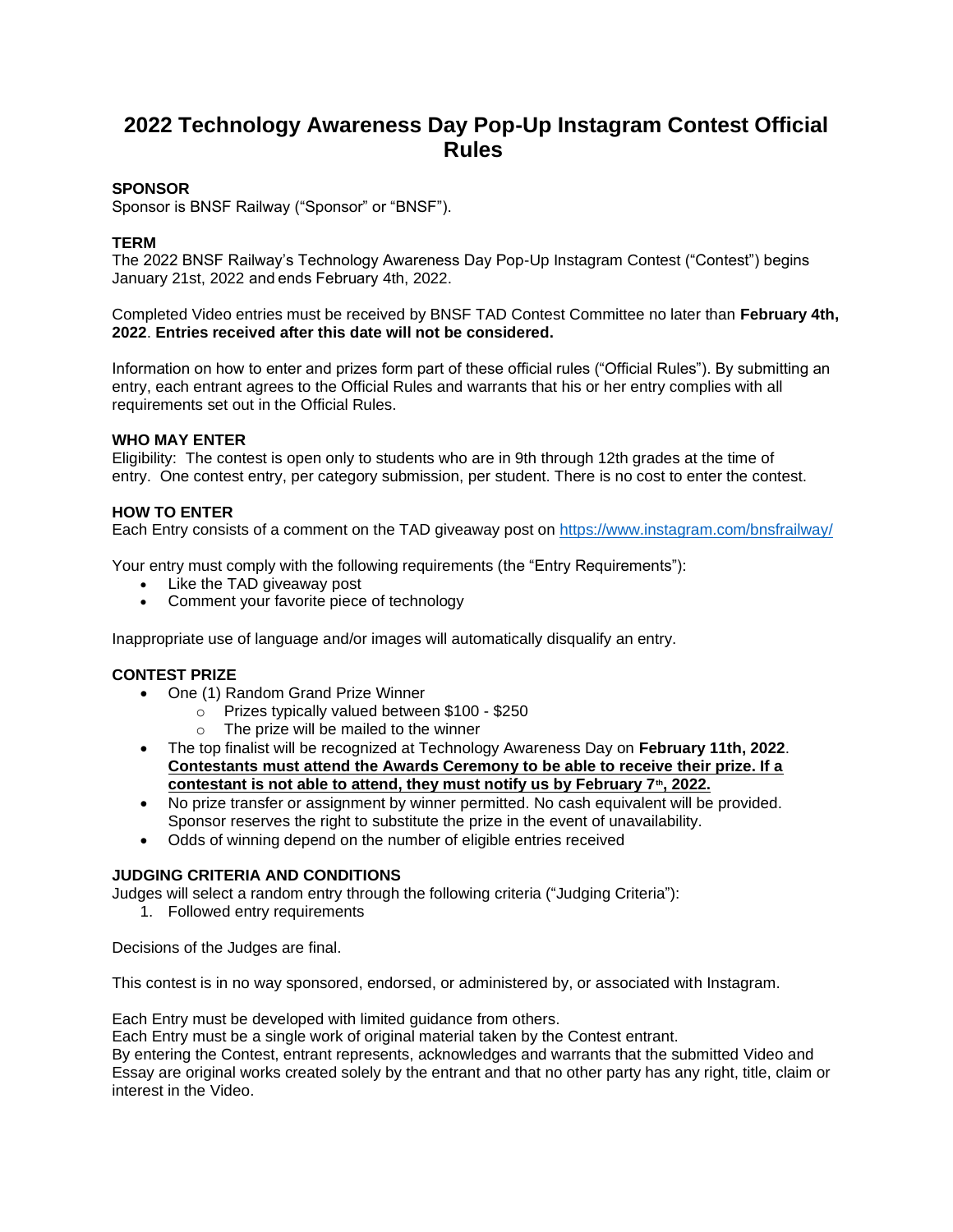Though you retain copyright on each video submitted, the video(s) submitted will not be returned or acknowledged.

Obscene, provocative, inappropriate use of language, or otherwise objectionable content will not be considered, and such determination is solely at the discretion of Sponsor.

The entries will be judged in accordance with the Judging Criteria, as defined below.

All entries must be submitted and received by February 4th, 2022. Proof of submission is not proof of receipt.

## **LICENSE**

Each entrant retains the copyright to his/her Video, but explicitly grants Sponsor, its licensees, affiliates and their designees (collectively, the "Authorized Parties") an irrevocable, non-exclusive license for the duration of copyright to use each Video and Essay for advertising, marketing, and promotional purposes, in any and all media now known or hereafter created, including but not limited to publication in catalogs, brochures, blogs, and websites, at Authorized Parties' discretion, without additional consideration, notification, permission to entrant or any third party.

## **LIMITATION OF LIABILITY**

By participating, participants agree to release, discharge and hold harmless BNSF Railway, Instagram, and its partners, affiliates, subsidiaries, tour operators, agents and their employees, officers, directors, and representatives from any claims, losses, and damages arising out of their participation in this Contest or any Contest-related activities and the acceptance and use, misuse, or possession of any prize awarded hereunder.

BNSF Railway assumes no responsibility for any error, omission, interruption, deletion, defect, or delay in operation or transmission; communications line failure; theft or destruction of or unauthorized access to Contest entries or entry forms; or alteration of entries or entry forms. BNSF is not responsible for any problems with or technical malfunction of any telephone network or lines, computer online systems, servers or providers, computer equipment, software, failure of any e-mail entry to be received on account of technical problems or traffic congestion on the Internet or at any Web site, human errors of any kind, or any combination thereof, including any injury or damage to entrants' or any other persons' computers related to or resulting from participation, uploading or downloading of any materials related to in this Contest.

#### **CONDITIONS**

## THIS CONTEST IS VOID WHERE PROHIBITED.

Participants also agree (a) to be bound by these Official Rules and (b) that the decisions of the Judges are final on all matters relating to the Contest. In the event that the selected winner(s) of any prize are/is ineligible or refuses the prize, the prize will be forfeited and Sponsor, in its sole discretion, may choose whether to award the prize to the next highest qualifier present. Regulations and conditions may apply.

# **RIGHT TO CANCEL OR SUSPEND CONTEST**

If for any reason the Contest is not capable of running as planned, due to infection by computer virus, bugs, worms, Trojan horses, denial of service attacks, tampering, unauthorized intervention, fraud, technical failures, or any other causes beyond the control of BNSF that corrupt or affect the administration, security, fairness, integrity, or proper conduct of this Contest, BNSF reserves the right, at its sole discretion, to disqualify any individual(s) who tamper with the entry process, and/or to cancel, terminate, modify, or suspend the Contest. If Sponsor elects to cancel or terminate the Contest, Sponsor will not retain any rights to the submitted photographs.

#### **DATA PRIVACY**

Entrants agree that personal data, especially name and address, may be processed, shared, and otherwise used for the purposes and within the context of the Contest and any other purposes outlined in these Official Rules. Personal data will be used by Sponsor and its affiliates exclusively for the purposes stated herein.